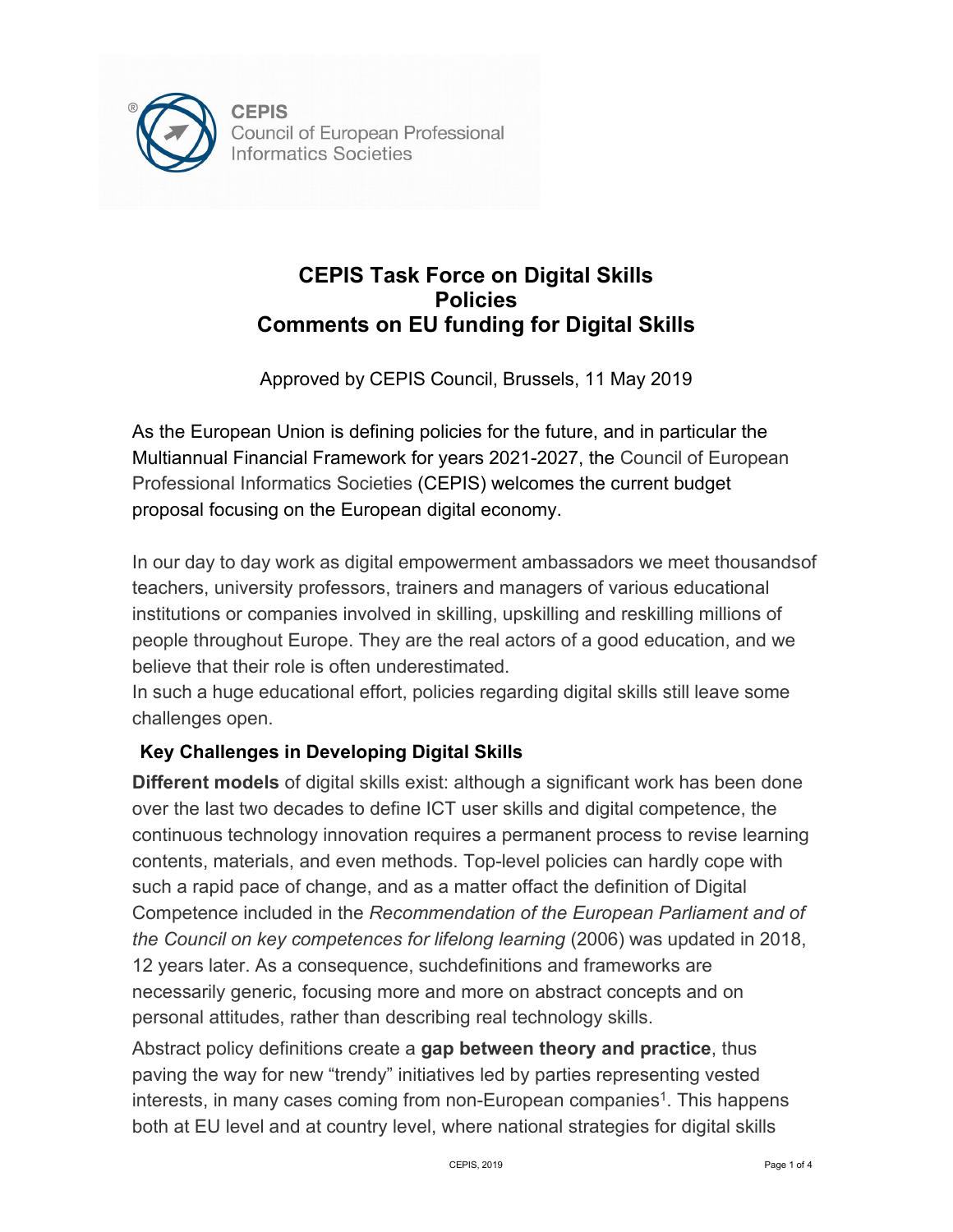

may be affected by industrial lobbies and political compromises. Digital education is not just short-view training, but enables a longer-term career perspective; it needs to encompass European values in the information society, as they are unfolding and getting determined in new legislation; for instance, the General Data Protection Regulation elicited and defined values related to information processing, such as *Privacy-by-Design*.

Another gap divides **perception and reality**: research<sup>2</sup> demonstrated that selfassessment is a poor measure of digital skills. Thus, any self- assessment tool, such as the Europass CV digital competence grid, should always be complemented by a diploma or a certificate as evidence of the claimed competence level. Certification defines skills and knowledge that individuals need, validates training quality, and motivates participants to successfully complete the training. These findings should be considered when developing digital skills policies at international, national and local level.

A lack of focus on actual demand of digital skills for employability (and on benefits that employees and employers get from certification) cause **inefficiency of the public funding process and disposal of resources** ontoo many various initiatives. The development of many fantasy programmes (most of them "reinventing the wheel"), reduces the effectiveness of public funds for digital skills and subtracts resources for a wider roll-out of projects based on proven methodologies<sup>3</sup>.

<span id="page-1-0"></span><sup>1</sup> For instance, the buzzword of "coding" is promoted by a precise group of companies; *"Code.org thanks its supporters: Facebook, Microsoft, Infosys Foundation USA, Amazon, Bill and Melinda Gates Foundation, Ballmer Family Giving, Ali and Hadi Partovi, Google"* and many others, as resulting in the homepage of their website. Regarding the importance of informatics and computational thinking in education, CEPIS and its Member Societies have an unparalleled tradition of advocating for a higher poltical attention; said that, CEPIS fully supports the views expressed by the ECDL Foundation in 2015 through its position paper "Computing and Digital Literacy: Call for a Holistic Approach".

<span id="page-1-2"></span><span id="page-1-1"></span><sup>2</sup> In 2018 the ECDL Foundation issued a paper "Perception & Reality - Measuring Digital Skills Gaps In Europe, India and Singapore" endorsed and commented by CEPIS.

<sup>3</sup> CEPIS considers good practices in developing digital skills those projects in which public funds support learning and certification aligned with market needs, for instance the [ECDL](https://ec.europa.eu/digital-single-market/en/content/introduction-european-computer-driving-license-ecdl-teaching-voluntary-basis-students) project supported by the Ministry of [Education in](https://ec.europa.eu/digital-single-market/en/content/introduction-european-computer-driving-license-ecdl-teaching-voluntary-basis-students) Cyprus.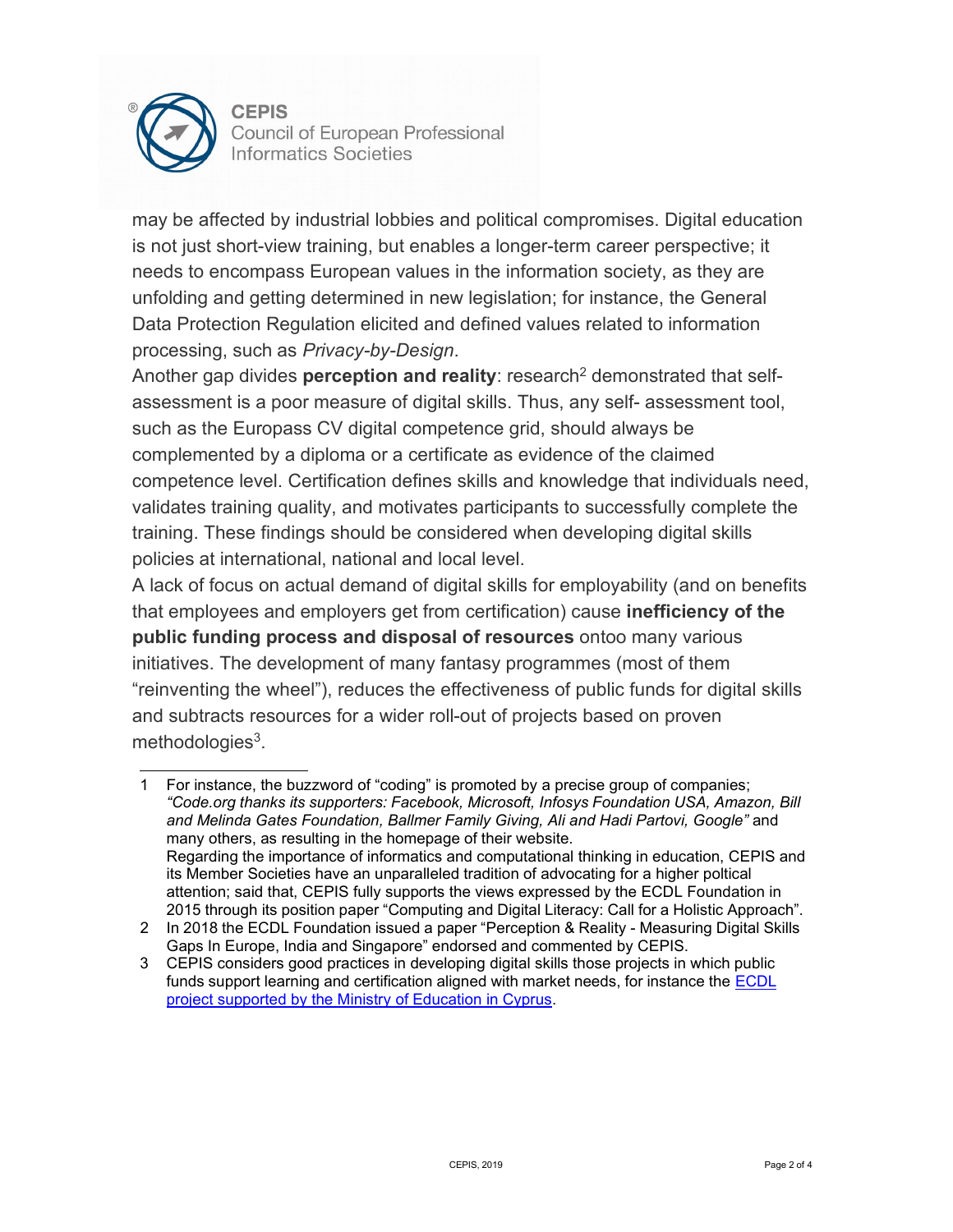

## **Recommendations**

Although we're fully aware of the huge potential of self-learning and informal learning processes, still we believe that both pupils and adult learners are normally much more engaged with learning in a human relationship with peersand with facilitators such as school teachers, university professors, trainers, champions etc.; therefore, CEPIS recommends to pay special attention to projects aimed at **empowering teachers and training the trainers** as a prerequisite for education and training of larger groups;

Final certification of individual competences and skills<sup>4</sup> is a unique way to assure a high quality to the learning process (both self-led and trainer-led)and to give the learners an objective measure of their progress and achievements; however, as confirmed in a recent document<sup>5</sup> written by mandate of the European Commission, CEPIS believes that **world-class,independent, vendor-neutral, digital skills certification** best fulfills a variety of quality assurance approaches such as using an internationally recognised standard (notably the ICDL standard), undergoing internal andexternal audits, ensuring transparency, currency, etc.

CEPIS recommends a well-balanced approach to the development of digital skills across society, allocating **appropriate fundin[g6](#page-2-2) to each one** of the different policy targets:

• **digital inclusion of all citizens** – funding for programmes that work to ensure the development of practical competences associated with technology engagement in a way that is accessible and appropriate for the target group,

<span id="page-2-0"></span><sup>4</sup> "A high-quality assurance of training provided is of the utmost importance, ideally digital skills training should be authorised or certified by relevant public or private entities..." as written in *DIGITALEUROPE's Position on EU funding for digital skills in the next EU budget 2021-2027*, Brussels, 8 October 2018

<span id="page-2-2"></span><span id="page-2-1"></span><sup>5</sup> RfS 43 - Support to the Development of the ESCO qualifications pillar - Final Report v7 - February 2019

<sup>6</sup> "DIGITALEUROPE acknowledges that all pillars of investment covered by the Digital Europe Programme are interlinked and interdependent. However, the proposed budget of nearly €700 million for skills (representing around 7% of the Programme's total amount of €9.2 billion), seems rather low considering that the overall Programme's budget will be divided by 27 Member States..."